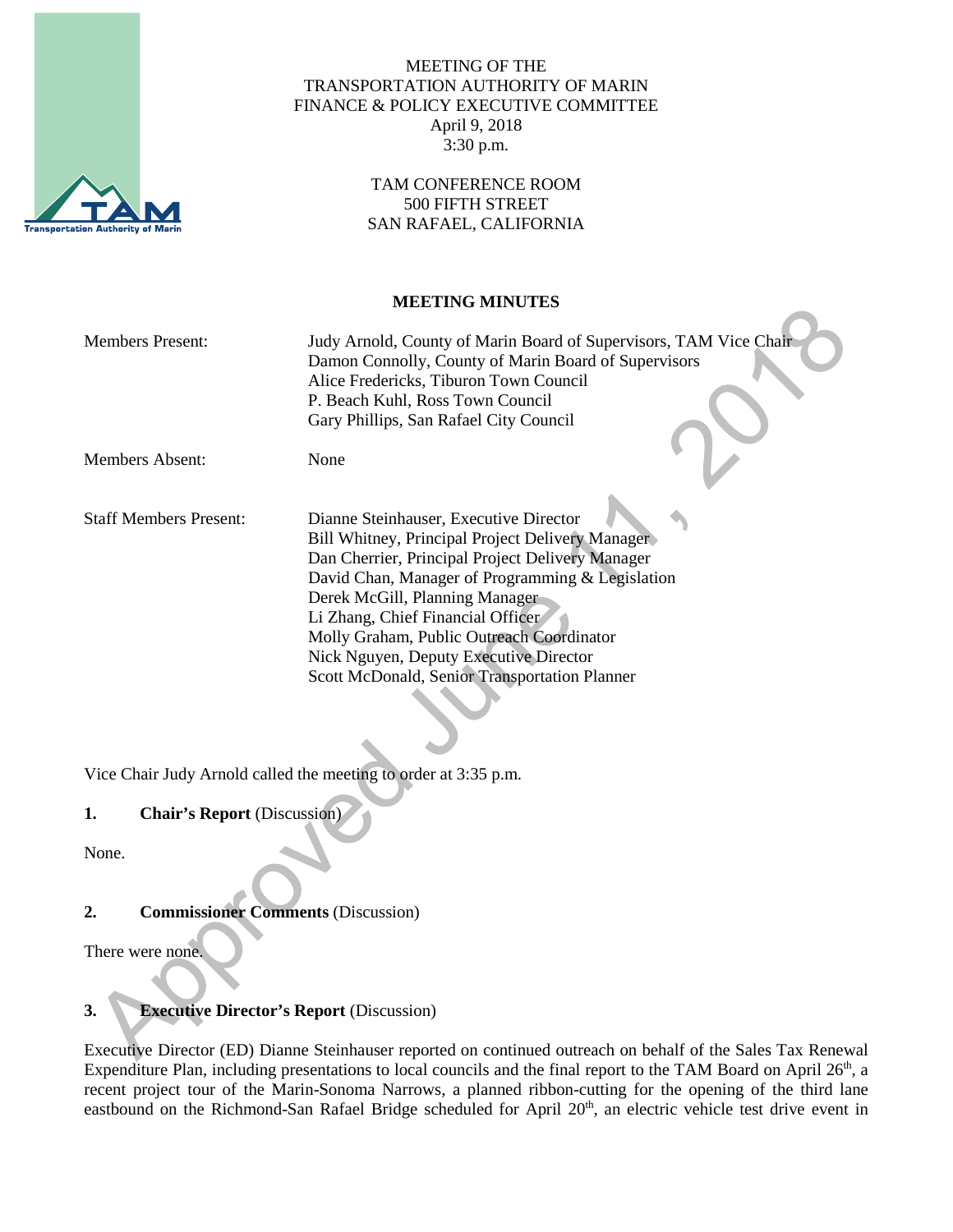TAM F & P Executive Committee Meeting Page 2 of 6 April 9, 2018

conjunction with the May Madness Car Show and Parade in San Rafael on Saturday, May 12<sup>th</sup>, the formal opening of the class 2 bike/ped path at Tam Junction towards the end of May (although the path is open for use already), TAM's second Innovation Workshop scheduled for June 8<sup>th</sup>, and the status of the improved approaches on East Sir Francis Drake Blvd. to the Richmond-San Rafael Bridge facing a budget shortfall of about \$325,000. She indicated a full report on the shortfall would be given at the TAM Board meeting on April  $26<sup>th</sup>$ .

## **4. Open Time for Public Expression**

There was no one present to speak.

# **5. Approval of Meeting Minutes from March 12, 2018** (Action)

Commissioner Kuhl moved to approve the minutes of March 12, 2018 and Commissioner Connolly seconded the motion. It carried unanimously. ١.

# 6. **Programming Scenarios for Measure B Vehicle Registration Fee (VRF) Funds** (Action)

ED Steinhauser introduced the item which asked the Committee to recommend that the full TAM Board approve the programming of carryover funds under Element 3 of the \$10 Vehicle Registration Fee program. She began the staff report with a review of the vehicle registration fee amount assessed through Measure B as approved by the voters in 2010, flexibility in how/where the funds can be applied, potential review/renewal in three more years.

Dave Chan, Manager of Programming and Legislation, continued the report with a brief history of the \$10-dollar fee, the three Elements and percentages allocated for each (1-Maintain Local Streets and Pathways-40%, 2-Improve Transit for Seniors and Persons with Disabilities-35%, and 3-Reduce Congestion and Pollution-25%), subcategories for each element, how often the budget was reviewed/amended, how carryover funds are re-allocated, how much funds are generated from the \$10 per vehicle per year, and the staff-recommended budget changes for the upcoming year. Staff also discussed recommendations from the Programming & Projects Executive Committee, which increased the alternative fuels category to a total of \$390,000. These monies would come from the \$96,459 total accumulated carryover in FY2020/21 from this category.

Vice Chair Arnold asked for clarification on the commute alternatives, which staff reviewed noting that it is also known as Traffic Demand Management which includes TAM programs such as Vanpool program, Emergency Ride Home program, the carshare and bikeshare programs as well as Lyft incentives.

As part of the staff report, Planning Manager Derek McGill discussed Element 3.2 (Commute Alternatives), the guiding principles by which funding is allocated under this Element, additional revenue received through regional grants, structuring of the programs, commute programs offered including the two core programs, vanpool incentives and emergency ride home program combined with outreach and support to employers, benefits realized from similar programs elsewhere, and the possibility of finding a sponsor from the private sector.

Vice Chair Arnold asked if there are any benefits specific to TAM's program benefits, and Mr. McGill indicated there were not. He explained some of the programs were being revamped and would generate more of those results in the future.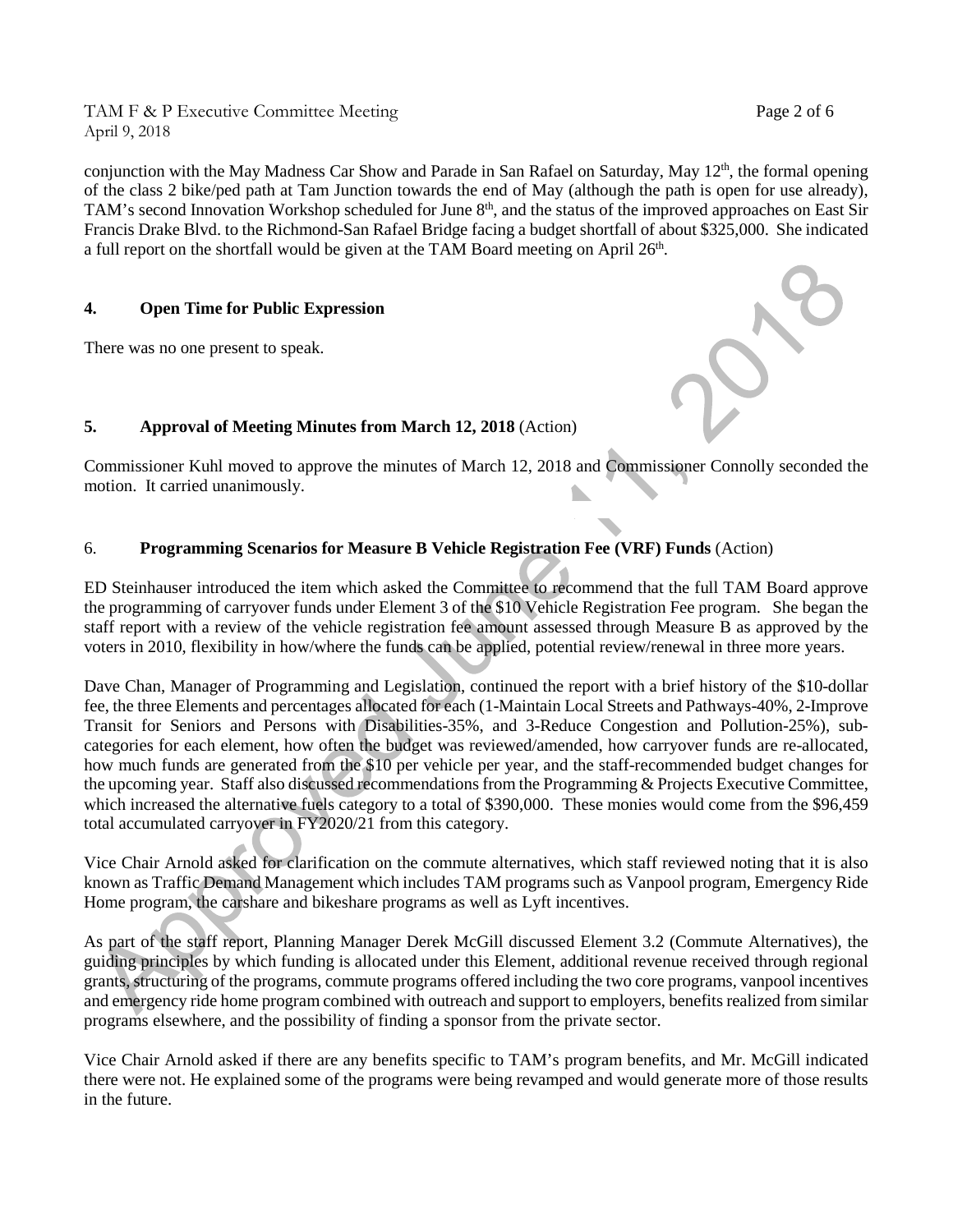TAM F & P Executive Committee Meeting Page 3 of 6 April 9, 2018

Commissioner Phillips asked why the bikeshare operating costs doubled in the second year. Mr. McGill noted that the first budget period covers only the first six months of the bike program. He also discussed current trends away from single-vehicle ownership, replacing that mode with programs providing public ownership and vehicle sharing instead. ED Steinhauser commented on the possibility of adding electric bikes as well.

Commissioner Phillips asked about promotion and outreach for the commute alternatives program, which Mr. McGill discussed. He reported that staff is currently revamping the outreach employer program with a new website that will be the center of focus for the various mobility options and the brand developed for the site will be the theme from which outreach plan is developed. He added that staff is researching the best way to reach the target audiences for each of the programs. In response to a further question, Mr. McGill confirmed that TAM's on-call consultant team can assist in developing the promotional materials.

Commissioner Phillips asked about details of the bikeshare program, which staff provided, including potential partnering agencies and funding opportunities. Commissioner Phillips asked where the bikes would be sited, which Mr. McGill indicated was not decided yet; he discussed aspects of the decision-making process, including information from MTC, the Metropolitan Transportation Commission, and the local jurisdictions. Commissioner Phillips asked what the capital costs would be and for the source of those funds. Mr. McGill confirmed the capital costs would be paid primarily from an MTC grant, and the anticipated costs. He also confirmed that the bike share program should be fully up and running by FY 2019/20. He also discussed the time needed to set up the program, and he noted the MTC grant would not be received until after July 1<sup>st</sup> of this year.

ED Steinhauser commented on the mixed support the Board had given the program, and staff efforts to seek private funding that had ultimately led to a joint effort with Sonoma County and the subsequent MTC grant.

Principal Project Delivery Manager Nick Nguyen reviewed Element 3.3 (Alternative Fuels) programs and budget estimates, the success of the current programs, including EV infrastructure and continued outreach and the recommended increased in the budget for this element from \$240,000 to \$345,000 for the next 3 fiscal years. He reported that if the increase in the budget is approved, the charger installation program would be opened up to publicly accessible private properties such as malls.

ED Steinhauser added information about expansion of the EV infrastructure beyond private agencies to more public facilities, like shopping centers, without using public funds. She discussed incentives/rebates that could be used to promote the growth of the infrastructure.

Mr. Nguyen noted that the previous Committee had recommended adding \$45,000 per year in years 8 and 9 under Element 3.3 to expand installation of chargers at public agencies and/or publicly accessible private properties. Commissioner Phillips expressed concern that providing charging stations for public use would discourage private businesses to invest in this technology so, since there is no cost to them from public stations. ED Steinhauser acknowledged he had a valid concern, and she explained that TAM hopes to work within a broader effort for EV infrastructure, maybe through the county or a regional network to coordinate and not duplicate necessary facilities. She discussed changes and improvements in the industry since 2011, the last time the Board set goals for the EV program, and she agreed additional analysis would be helpful to understand the implications.

Mr. Nguyen added that TAM's program focuses on incentives as well as infrastructure, encouraging others to come and share in the implementation of the vision. Commissioner Phillips said he was fine with what TAM has done so far, but he wanted to raise the question of how to others will invest.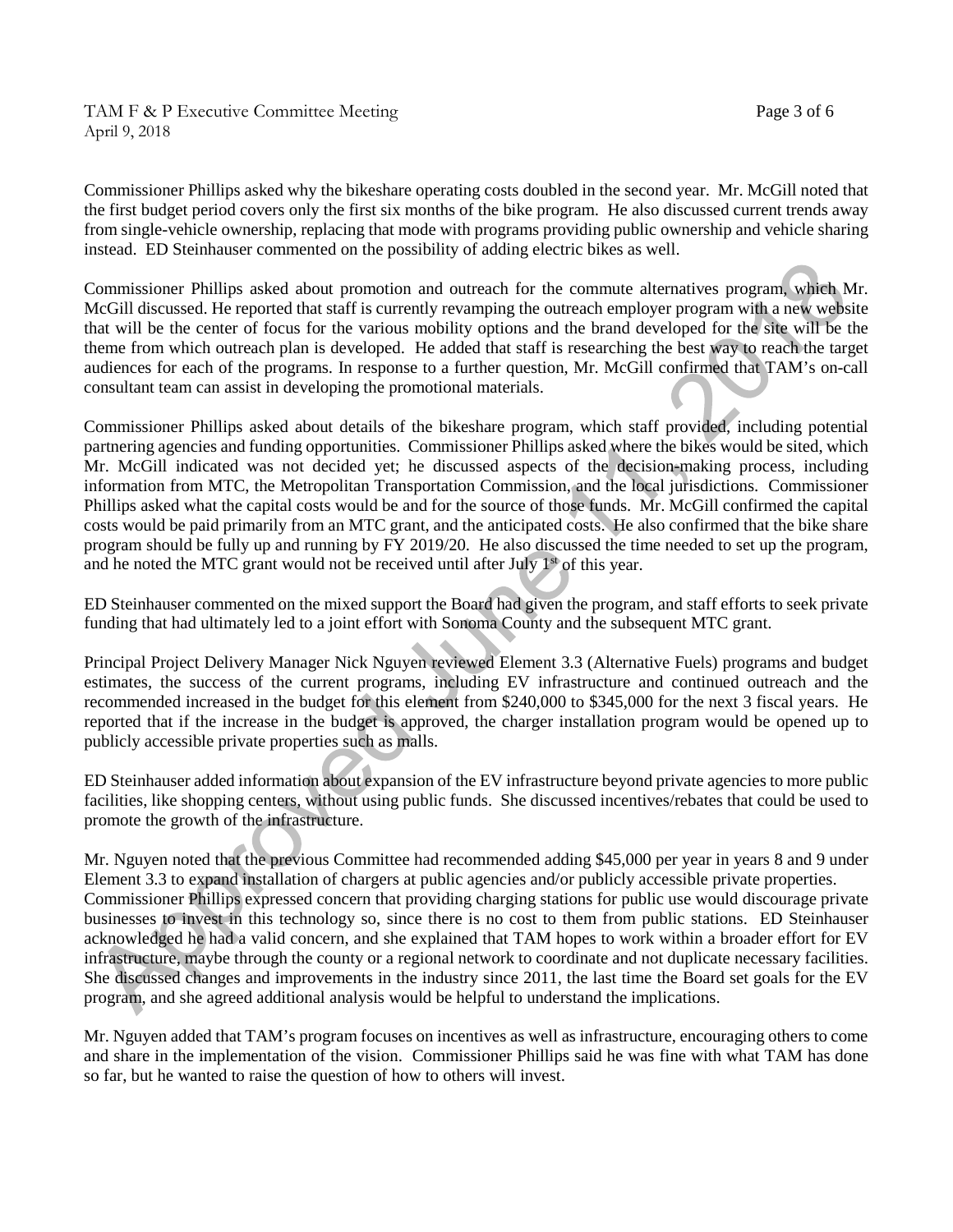TAM F & P Executive Committee Meeting TAM F & P Executive Committee Meeting April 9, 2018

Commissioner Fredericks noted that smaller jurisdictions have similar questions, noting that TAM and/or private/public investors are not in the business of providing fuel, currently, and questioned how to charge for the unamortized portion of the infrastructure cost and charge. She indicated that some electric vehicle companies do subsidize the cost to the consumer, as the hydrogen-powered manufacturers do for their users.

Mr. Chan pointed out that staff is proposing that the Crossing Guard and Street Smarts programs remain at the same amount as programmed from the inception, \$150,000, in addition to the \$170,000 previously programmed, while Element 3.2 will see an increase in the budget over the next three years to fund bikeshare operating expenses and 3.3 will increase from \$240,000 to \$345,000 for the next 3 fiscal years respectively. Mr. Chan added that this Committee may choose to consider the recommendation made by the Programming & Projects Executive Committee to increase the amount for Element 3.3 from \$350,000 to \$390,000 for FY2018/19 and FY 2019/20 and return to the original amount of \$345,000 in FY2020/21.

Commissioner Phillips asked about the Committee's previous decision to increase the number of guards in the Crossing Guard program. ED Steinhauser noted that the TAM Board approved enough funding to keep the guard count at 88, its current level, but that the final discussion and decision to increase the current count will occur at the Board meeting later this month.

Commissioner Kuhl asked why not take \$30,000 each year instead of \$45,000 for two years and drop it in the third year. ED Steinhauser confirmed that was an option to consider.

Commissioner Fredericks clarified that the previous Committee had thought that providing more at the beginning would serve as a push or incentive, but she thought instead it would be best to give less in the beginning and allot more later, based on the success of the program. ED Steinhauser reminded the Committee that any unused portions could be rolled over to subsequent years.

Vice Chair Arnold opened public comment on the item.

Mary Bryan of Cool the Earth, discussed the amount of Measure B funding that was allocated for alternative fuels - Element 3.3, and said she believe that it is insufficient. She thought \$440,000 per year would be the more appropriate amount budgeted going forward for TAM to meet its obligation to the public. She also discussed cost projections by Cool the Earth of \$2 million to cover charging stations, infrastructure, fleet convergence, education, planning, coordination and incentives. She added that TAM can partner with other agencies to find the necessary funding to meet these anticipated needs.

Carleen Cullen of Cool the Earth, commented on recent studies regarding the complexities of the potential/expected transition from gas-powered vehicles to electric and at what levels and by whom the necessary changes should be made. She noted that in Marin there is 1 public charging station for every 30 electric vehicles and 1 for every 20- 25 EV's statewide. She discussed Governor Brown's commitment to making the change to electric and anticipated costs, based on the goal of 60,000 electric vehicles in the state by 2030. She offered to share information on the subject with members of the TAM Board and staff. She advocated for more of the Measure B funding to be programmed to Element 3.3.

Commissioner Phillips asked how far in advance planning can be done for EV use and infrastructure, given the rapidly-changing industry. Ms. Cullen discussed infrastructure that is already needed, regardless of the type of EVs that become more common.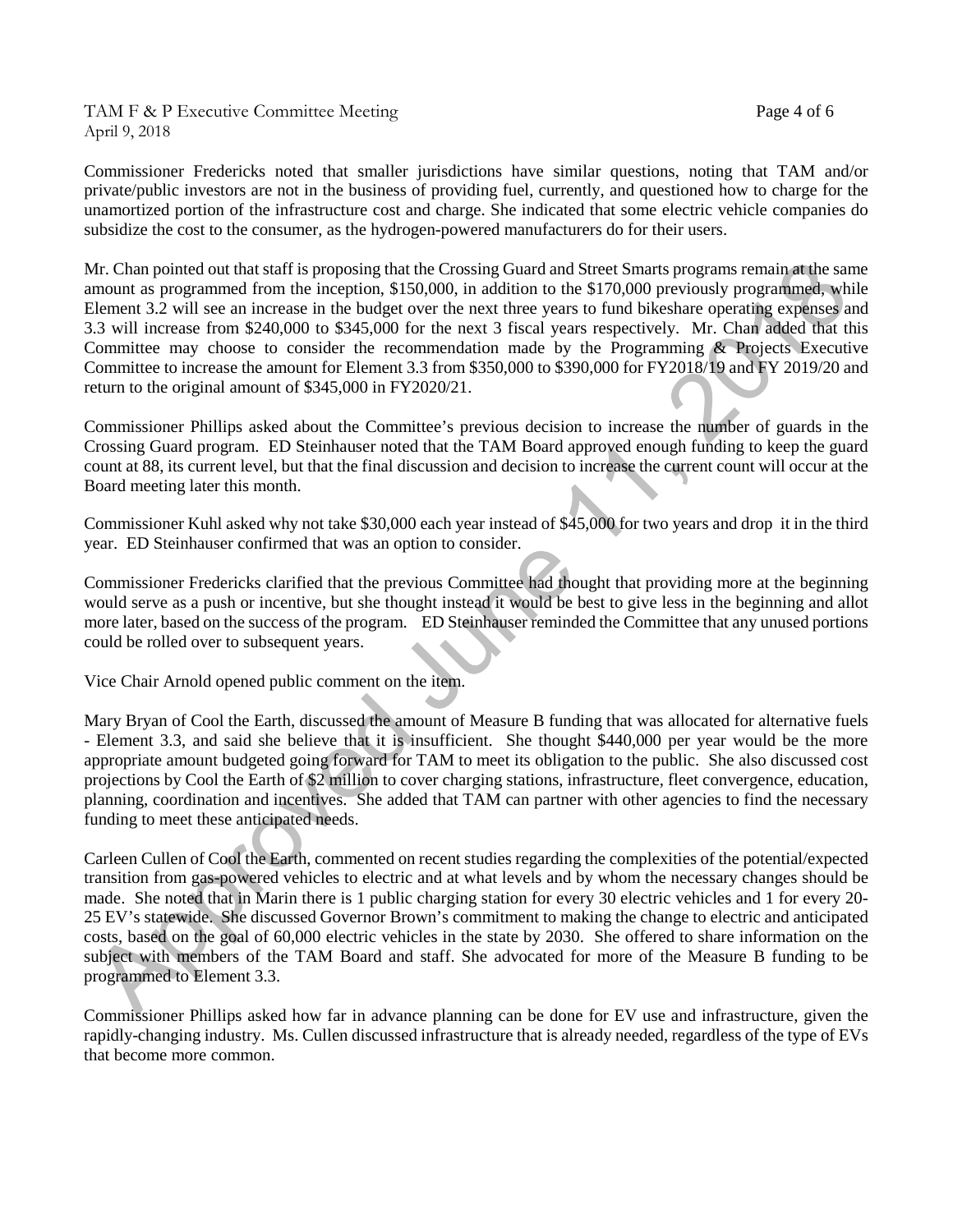TAM F & P Executive Committee Meeting Page 5 of 6 April 9, 2018

Vice Chair Arnold asked which allocation formula (of the ones being considered) that Ms. Cullen would recommend. Ms. Cullen indicated more funding sooner, especially as there are upcoming grant opportunities. She especially recommended increased analysis and planning, and she suggested a working group might be helpful.

Commissioner Connolly questioned expending a large amount for the EV Program all at one time. Given that there are rollover funds already, he did not think allocating more would help the situation. ED Steinhauser explained strategy changes, including greater outreach, which should increase the number of people taking advantage of the opportunities. Ms. Cullen agreed that greater outreach and advanced planning/preparation were crucial.

Kate Powers, a member of the TAM Citizens' Oversight Committee and the Expenditure Plan Advisory Committee commented on her electric Fiat, with a range of 80 miles, which limits the distance in which she can travel. She felt that TAM should consider itself not just a congestion management agency, but also an advocate of greenhouse gas reduction. She agreed the infrastructure needs to grow, whether through private or public funding.

Seeing no further speakers, Vice Chair Arnold closed public comment on the item.

Commissioner Fredericks suggested this Committee approve the funding recommendation made by the Programming & Projects Executive Committee which would program \$390,000 for the first two years and \$345,000 for the third year to Element 3.3.

After general discussion between the Committee and staff regarding the best way to allocate the funds. ED Steinhauser suggested staff do a survey of the existing infrastructure and how much it would cost in the next onetwo years to bring about the most improvement. She also commented on the conservative approach that staff has consistently applied to the budget process. She indicated as well that she would not feel comfortable recommending that the funds go for analysis and study; she would rather use them for the infrastructure itself.

Vice Chair Arnold stated that she agreed with Commissioner Phillips who turned his suggestion of allocating the entire carryover amount to Element 3.3 in the first year for a total of \$435,000, especially since unused funds may be rolled over to the next fiscal year into a formal motion. Commissioner Connolly seconded the motion which carried unanimously.

### **7. Amend the Administrative Code on the Date of Selecting the TAM Board Chair and Vice Chair and the Terms for the Commissioners** (Action)

Mr. Chan presented the staff report which asked the Committee to receive the staff report and recommend to the TAM Board to amend the Administrative Code to change the date of selecting the TAM Chair and Vice Chair from April to January and change the terms for Commissioners to commence from May 1 to January 1 and terminate from April 30 to December 31, except Commissioners appointed April 2018 whose terms shall terminate December 31, 2021 and Commissioners appointed April 2020 whose terms shall terminate December 31, 2023.

He discussed the reason for the recommended changes, partly to coincide with the practice of most agencies to select chair and vice chair in January, rather than in April. He clarified that if approved, the Board would go ahead in April as usual, but the following year would make the change to January. He discussed the impacts as well on existing Commissioner terms.

Commissioner Connolly moved to recommend to the TAM Board to amend the Administrative Code to change the date of selecting the TAM Chair and Vice Chair from April to January and change the terms for Commissioners to